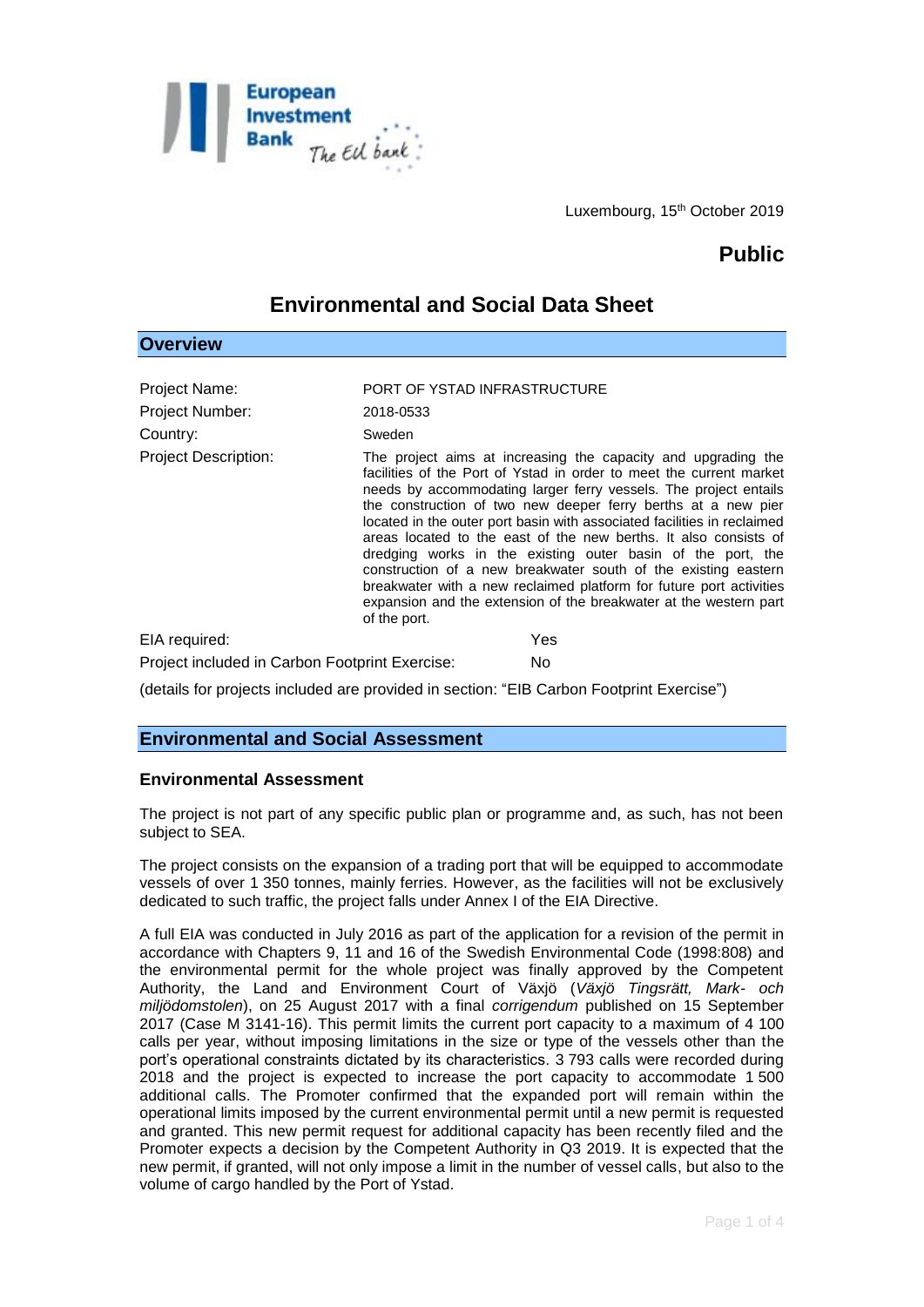

The Municipality of Ystad (*Ystads Kommun*) approved the detailed development plan on 9 February 2018 and amended for minor corrections on 9 October 2018.

According to the EIA, the environmental impacts of the project consist of emissions to air, noise, emissions to water, turbidity and traffic. The degree to which these impacts have an effect on the location differs between the construction and the operational phases of the project.

During the construction phase and to reduce the impact of noise during the construction phase, the guideline values in the Swedish Environmental Protection Agency's general advice on noise from construction sites (NFS 2004:15) will be followed. Furthermore, marine works cause sediment spreading that will be continuously monitored and measures will be taken should sedimentation exceeds prescribed limits.

The site investigation conducted by the Promoter indicated that contaminated soils may be present in the seabed areas to be dredged, particularly at its top layer. Such dredged sediments will be assessed for their contaminants contents and it will only be used as backfilling if the material meets the applicable legal thresholds. Seabed material not meeting the requirements will be treated and disposed-off in compliance with the applicable legislation.

The planned land reclamation is expected to have significant consequences locally due to a total habitat loss within the expanded port limits. In some locations east and southeast of the southern breakwater, eelgrass (*Zostera Marina*) was found. This is categorized as a species of Least Concern according to the International Union for Conservation of Nature. An investigation was conducted, looking into the possibilities of relocating these, although this relocation was not successful. The conducted site investigation shows a trivial bottom composition in the areas outside of the Port of Ystad, without presence of red-listed species or other valuable species. It is reported that the general impact on the natural environment in the immediate area of the project will be minor.

As for the expanded port operation, the relocation of parts of the port activity from the inner harbour to an outer location reduces the impact of noise and air pollution generated by the port activities on the populated areas. This positive impact is enhanced by the use of shore power supply systems for vessels while at the port. As for the negative impact of storm water, the project will adopt measures such as preventing water from flowing over the quayside, the use of oil separators and potable seals for preventing spills as well as the establishment of a specific area in the harbour for damaged port equipment.

According to the EIA, significant damage is not anticipated for any of the existing areas of national interest. With respect to the compliance of the project with Council Directive 92/43/EEC of 21 May 1992 on the conservation of natural habitats and of wild fauna and flora and Directive 2009/147/EC of the European Parliament and of the Council of 30 November 2009 on the conservation of wild birds, the impact on Natura 2000 areas which are located in the vicinity of the project site has been assessed and it is estimated to be non-existent to minor and. This is confirmed by a declaration provided to the Bank, dated 27 February 2018, issued by the Competent Authority responsible for monitoring Natura 2000 sites, the County Administrative Board of Scania (*Länsstyrelsen Skåne*). However, it cannot be ruled out that the planned actions make use of areas which are inhabited by birds, and that the proposed measures could thus have a local negative impact on bird life.

Concerning the impact of the project on the water bodies, the so-called principle of nondeterioration as described in Directive 2000/60/EC of the European Parliament and of the Council establishing a framework for the Community action in the field of water policy (the EU Water Framework Directive) is reported to be met. This is confirmed by a declaration provided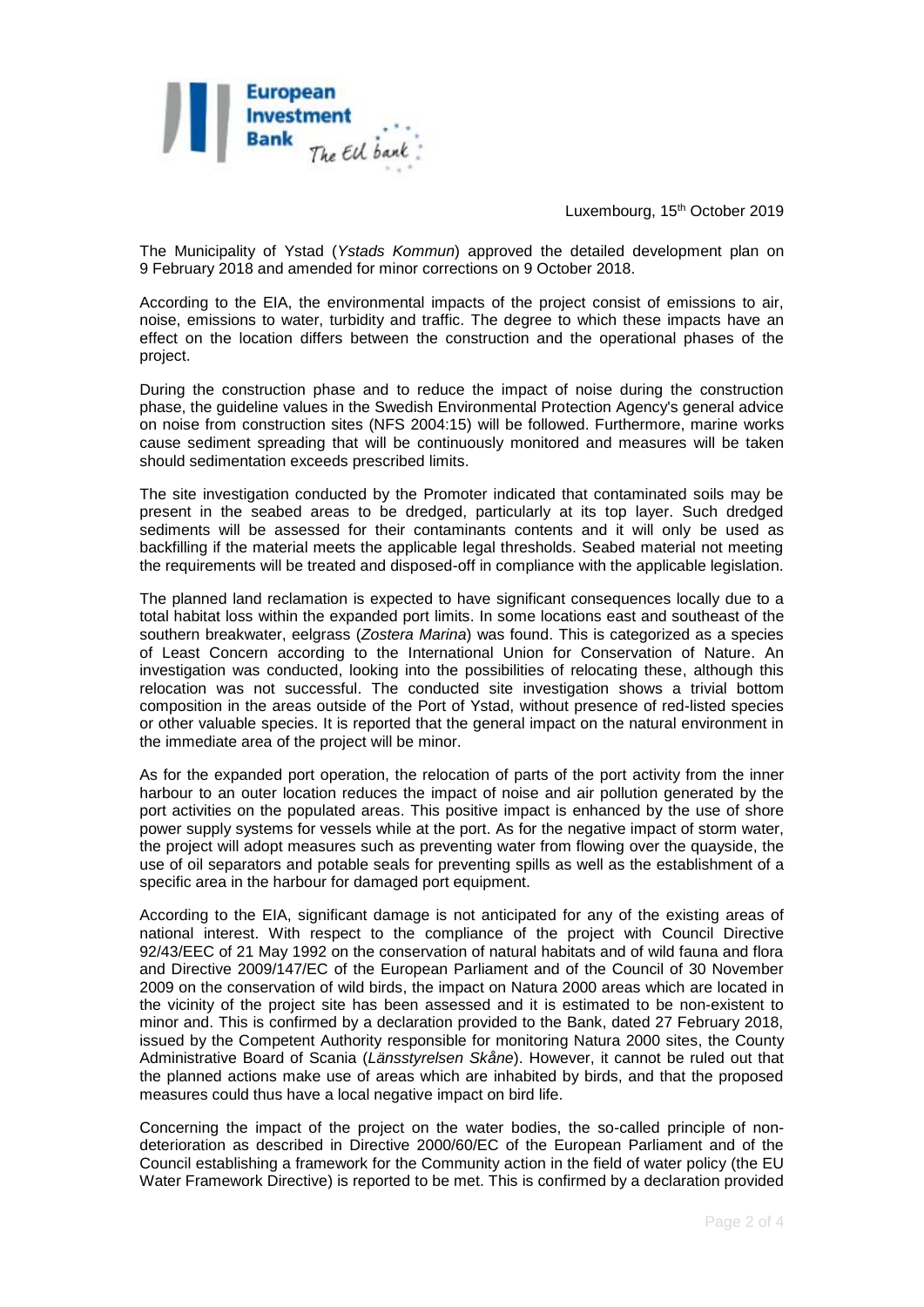

to the Bank issued by the Competent Authority responsible for water management, the County Administrative Board of Scania (*Länsstyrelsen Skåne*).

Carbon footprint calculations have been executed in line with the published document "Methodologies for the Assessment of Project GHG Emissions and Emission Variations, 21 December 2018":

This resulted in the following estimated average annual emissions related to the project:

- Absolute emissions are estimated at 1.4 ktonnes of  $CO<sub>2</sub>$  equivalent per year;
- Relative emissions are estimated at -19.3 ktonnes of  $CO<sub>2</sub>$  equivalent per year.

For the absolute emissions the project boundaries are the scope 1 & 2 GHG emissions activities of the cargo and passenger handling activities and the scope 3 emissions from manoeuvring and hoteling of the vessels calling the project facilities. The scope 3 emissions are, for this project, limited to the manoeuvring of the vessels as on-shore power supply will be provided at the project facilities and it is expected that vessels will be equipped to use those.

The relative emissions project boundaries are the scope 3 GHG emission changes on transport routes impacted by the project (Tank to Wheel). These include avoided road traffic emissions and vessel emission reductions as a result of the scale increase allowed by the project. The relative emissions are net of generated traffic emissions.

The baseline for the forecast traffic and related emissions in the absence of the project, reflect the assumptions of the Bank's Services on traffic, traffic growth, speed, infrastructure capacity and fuel consumption.

Emissions are estimated as an annual average over the analysis horizon of the project. Emission factors have been adjusted to reflect fleet decarbonisation in a Reference Technology scenario.

The project is not included in the EIB carbon footprint exercise, as it does not meet the threshold of 20 ktonnes of CO<sup>2</sup> equivalent per year in Absolute or Relative terms.

#### **Social Assessment, where applicable**

Minor impacts are expected to residents and residential areas mainly due to the distance of the shoreline and the existing rail infrastructure located between the city centre and the harbour area. However, this situation existed prior to the project.

The consequences of the project for professional fishermen and the concerned shipping companies are considered minor.

The EIA was complemented with a broader analysis on road traffic and road noise as well as an assessment concerning risks connected to emergency accidents that may affect individuals. A moderate to large impact of the traffic in the road network giving access to and from the port is expected. The Promoter will implement parking areas within the port limits to limit the impact of increased port traffic in the existing roads system and an ongoing dialogue with the relevant road administrations is ongoing in order to implement measures that are currently beyond the Promoter's scope of action, such as the modification or expansion of the road network outside the port limits.